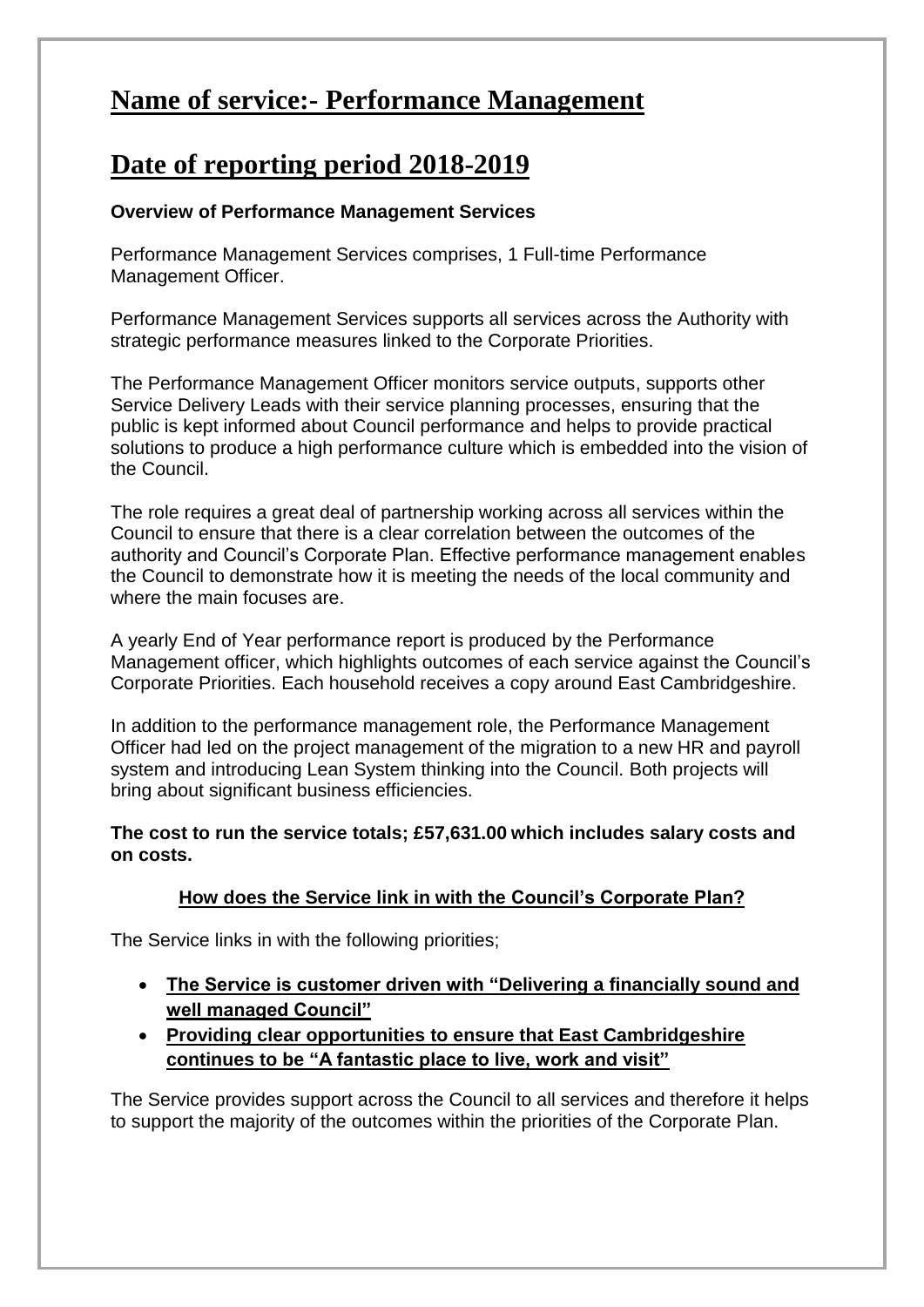### **Forward Planning for Councillors**

| Proposed date of<br>decision | Item                    | <b>Service Area</b> | <b>Service</b><br><b>Delivery</b><br>Champion | <b>Committee</b> |
|------------------------------|-------------------------|---------------------|-----------------------------------------------|------------------|
| May 2018                     | End of Year             | Performance         | Cllr Dan                                      | R&SSC            |
|                              | Council report          | Management          | Schumann                                      |                  |
| September/October            | 6 month outcome         | Performance         | Cllr Dan                                      | R&SSC            |
| 2018                         | reports to the          | Management          | Schumann                                      |                  |
|                              | <b>Service Delivery</b> |                     |                                               |                  |
|                              | Champions               |                     |                                               |                  |
| March 2019                   | New service             | Performance         | Cllr Dan                                      | R&SSC            |
|                              | delivery plans          | Management          | Schumann                                      |                  |
|                              | presented               |                     |                                               |                  |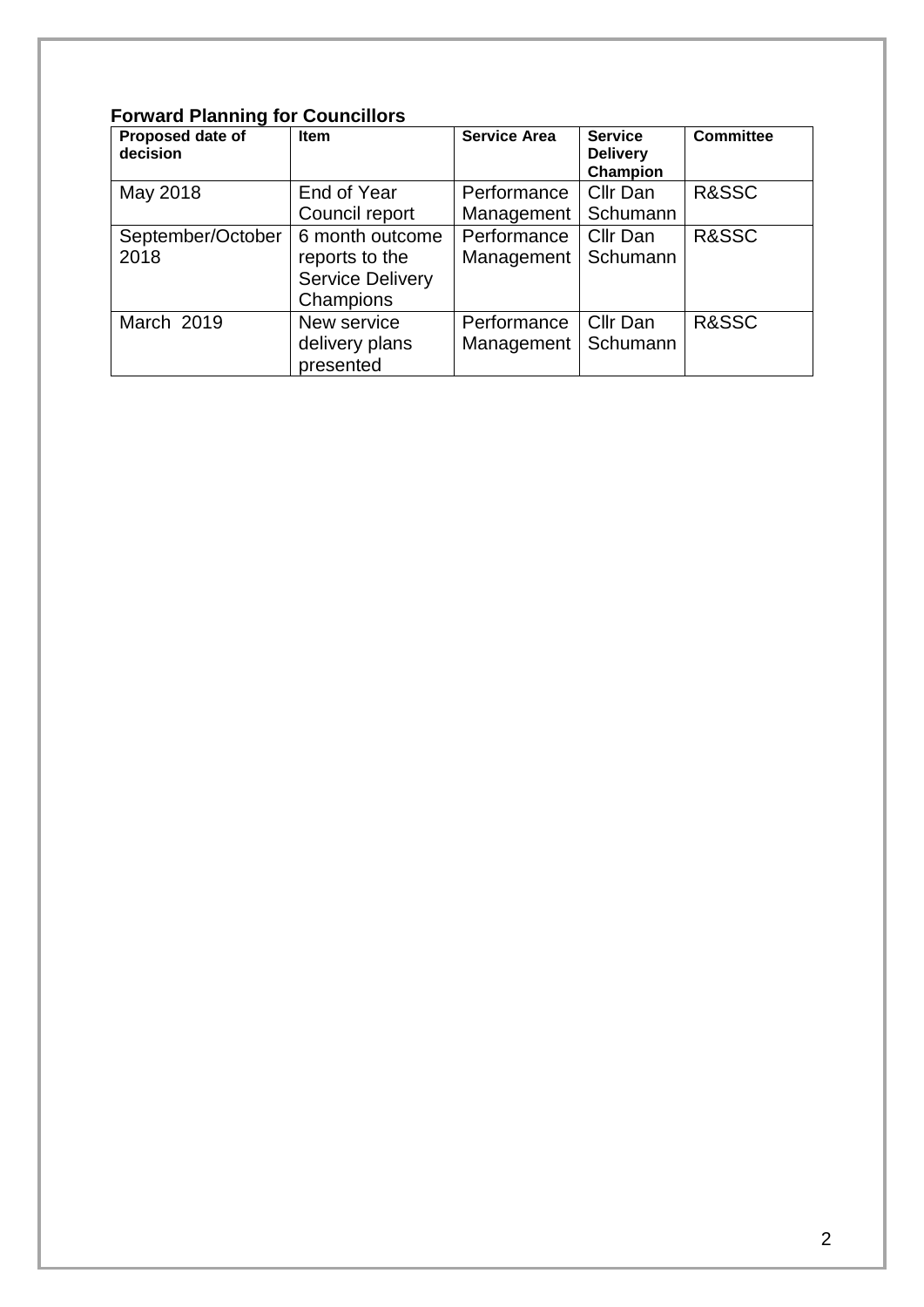#### **Strategy map- 2018/2019**

Promote the achievements of East **Cambridgeshire** District Council against the Corporate Plan and wider Corporate **Priorities** 

Contribute to an ethos of continous improvement within the **Council** 

Ensure that Council priorities are met through **effective** performance reporting

Customers

Support the Council to bring about efficiency savings

Ensure that the Council's corporate risks are managed effectively and mitigations are put in place to reduce impact.

Ensure that the **Performance Management** Service has the appropriate skills to maximise their role within the priorities of the Council.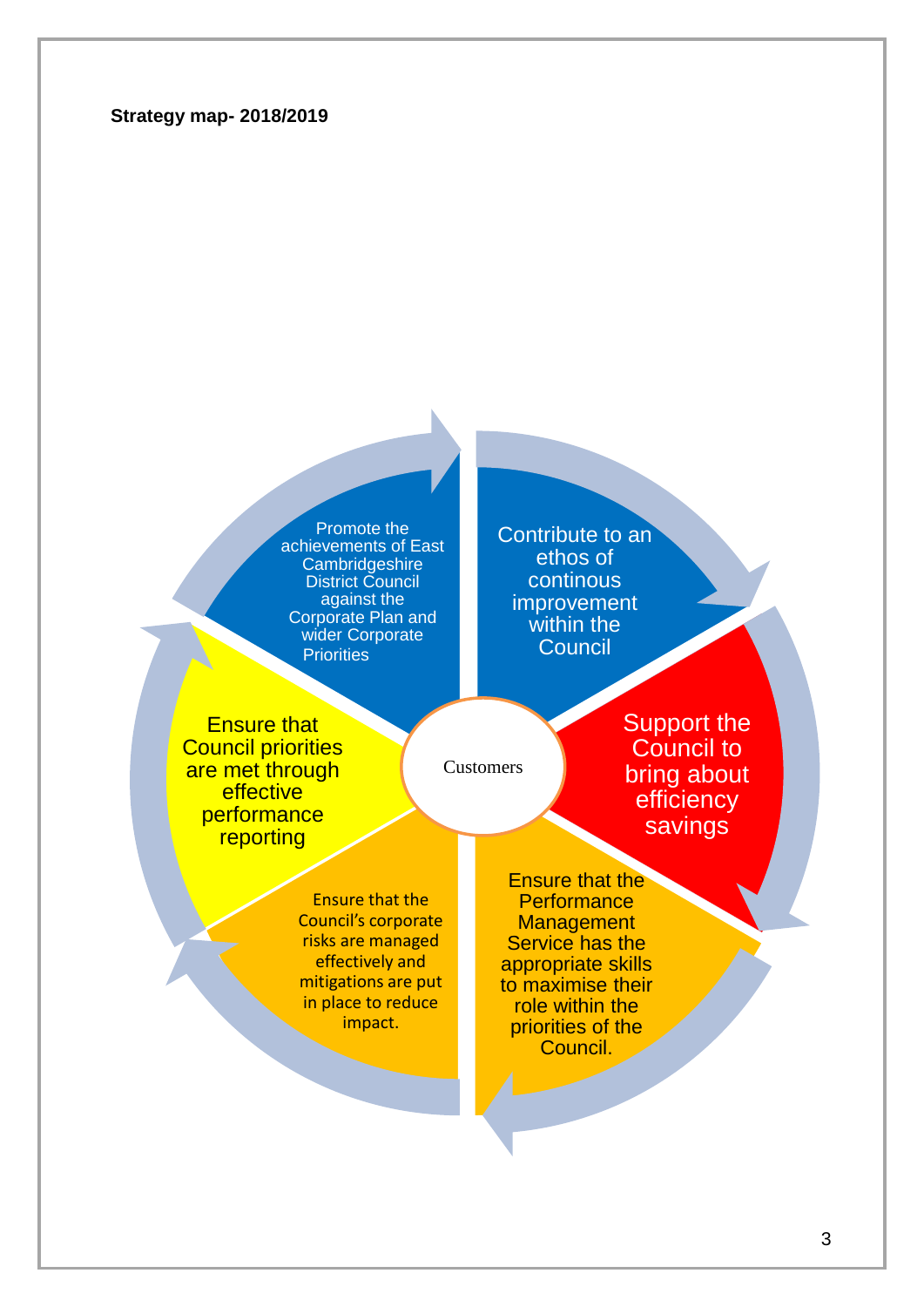### **Owner**

Performance Management Officer

Performance Management Officer

Performance Management Officer

**erformance Management Officer** 

Performance Management Officer

Performance Management Officer

| <b>Performance</b><br><b>Measure</b>                                                                                                                         | Link to<br>Corporate<br><b>Plan Priority</b>                     | <b>Target</b><br>and reporting timescale (i.e. 6 monthly or<br>annually)                                                                                                                                                     | <b>Baseline from previous</b><br>year/output from previous<br>year                                                                 |                   |
|--------------------------------------------------------------------------------------------------------------------------------------------------------------|------------------------------------------------------------------|------------------------------------------------------------------------------------------------------------------------------------------------------------------------------------------------------------------------------|------------------------------------------------------------------------------------------------------------------------------------|-------------------|
| Promote the<br>achievements of<br><b>East</b><br>Cambridgeshire<br><b>District Council</b><br>against the<br><b>Corporate Plan</b><br>and wider<br>Corporate | Delivering a<br>financially sound<br>and well<br>managed Council | Produce an end of year Council report which promotes the<br>achievements made against the Corporate Plan.<br>To be designed, completed and printed by June 2018.<br>Distributed to every household by end of August 2018.    | 1 produced<br>Delivered to every household                                                                                         | Hetty Thornton- P |
| <b>Priorities</b><br>Contribute to an<br>ethos of<br>continuous<br>improvement<br>within the<br>Council                                                      |                                                                  | Develop the understanding of Lean System thinking within the<br>Council.<br>Work with at least 2 services throughout the year to embed<br>new processes to enable efficiencies of time and money by<br>November 2018         | Completed February 2018-<br>worked with Care and Repair,<br><b>Building Control and</b><br><b>Environmental Services.</b>          | Hetty Thornton- P |
|                                                                                                                                                              |                                                                  | Highlight areas of inefficiency within the Council and put in<br>recommendations to improve ways of working and better<br>support our customers.<br>Provide on-going findings and recommendations to CMT by<br>November 2018 | Findings presented to CMT-<br><b>Efficiencies identified</b>                                                                       | Hetty Thornton- P |
|                                                                                                                                                              |                                                                  | Develop a mechanism for assessing the outcomes from the<br>recommendations identified within Lean System thinking by<br>May 2018                                                                                             | N/A new target                                                                                                                     | Hetty Thornton-Pe |
| Support the<br>Council to bring<br>about efficiency<br>savings                                                                                               |                                                                  | Project manage the development of a new HR and payroll<br>management system.                                                                                                                                                 | Project management has been<br>on-going. The system is being<br>built in readiness for "go-live" in<br>1 <sup>st</sup> week April. | Hetty Thornton- P |
|                                                                                                                                                              |                                                                  | Manage Phase 2 of the new HR and payroll system which<br>includes the recruitment modules and business objects                                                                                                               | N/A new target                                                                                                                     |                   |
| <b>Ensure that</b><br><b>Council priorities</b><br>are met through<br>effective                                                                              | A fantastic place<br>to live, work and<br>visit                  | Present the six month update performance reports on behalf<br>of all services which demonstrate how the Council is meeting<br>the needs of our customers.                                                                    | Six month update reports were<br>presented at Committee                                                                            | Hetty Thornton- P |
| performance<br>reporting                                                                                                                                     |                                                                  | By October 2018                                                                                                                                                                                                              |                                                                                                                                    |                   |



**East Cambridgeshire District Council**

# **Commitments towards our Vision**

# **Performance Management Service- service delivery plan 18/19 <b>District Council**